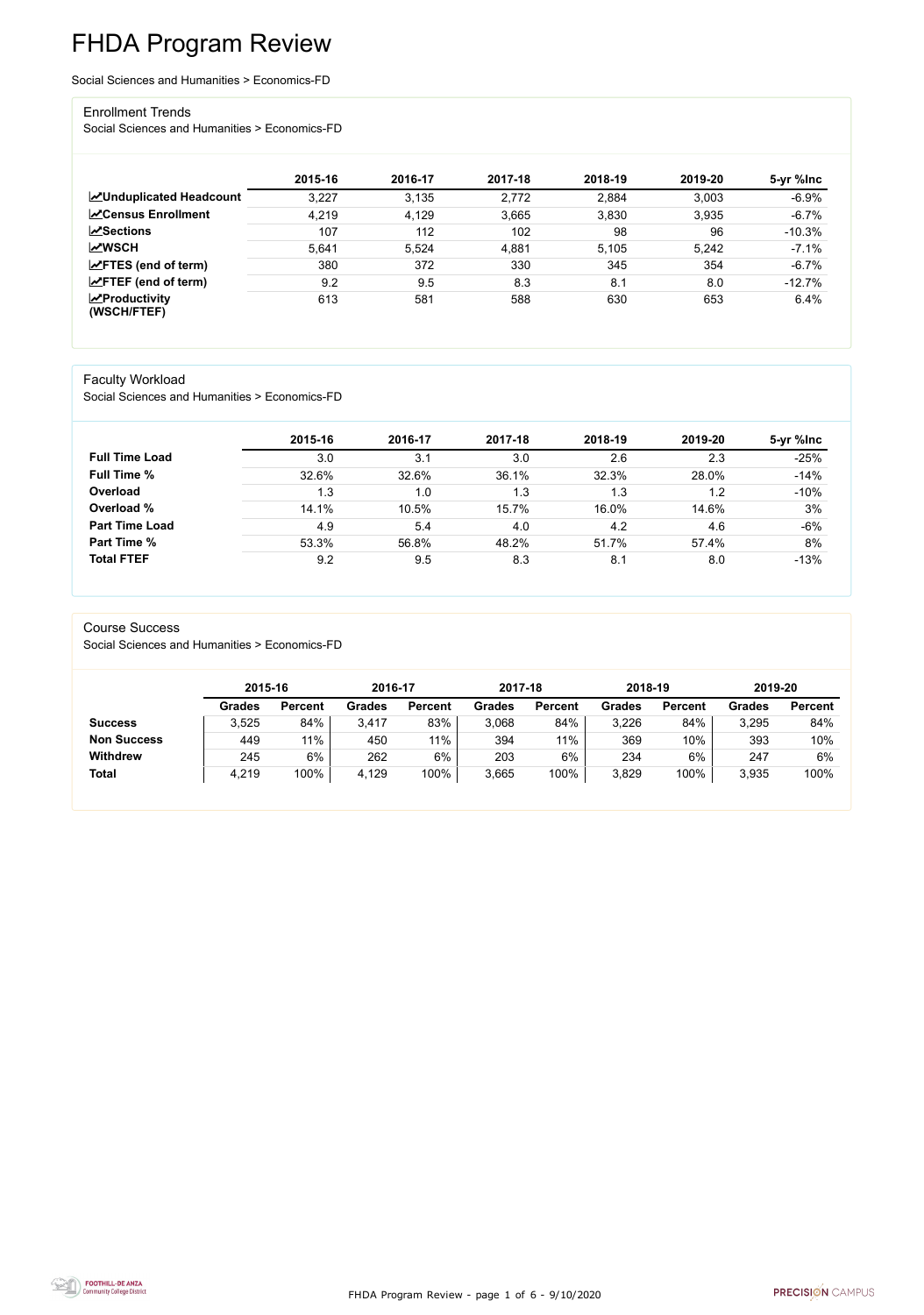FHDA Program Review - page 2 of 6 - 9/10/2020



### Course Success for African American, Latinx, and Filipinx Students

### Course Success for Asian, Native American, Pacific Islander, White, and Decline to State Students

|                    | 2015-16       |                | 2016-17       |                | 2017-18       |                | 2018-19       |                | 2019-20 |                |
|--------------------|---------------|----------------|---------------|----------------|---------------|----------------|---------------|----------------|---------|----------------|
|                    | <b>Grades</b> | <b>Percent</b> | <b>Grades</b> | <b>Percent</b> | <b>Grades</b> | <b>Percent</b> | <b>Grades</b> | <b>Percent</b> | Grades  | <b>Percent</b> |
| <b>Success</b>     | 761           | 77%            | 648           | 72%            | 597           | 73%            | 689           | 73%            | 725     | 72%            |
| <b>Non Success</b> | 152           | 15%            | 162           | 18%            | 152           | 19%            | 155           | 16%            | 176     | 17%            |
| <b>Withdrew</b>    | 70            | 7%             | 96            | 11%            | 72            | 9%             | 106           | 11%            | 105     | 10%            |
| <b>Total</b>       | 983           | 100%           | 906           | 100%           | 821           | 100%           | 950           | 100%           | 1,006   | 100%           |

|                    | 2015-16       |                | 2016-17       |                | 2017-18       |                | 2018-19       |                | 2019-20       |                |
|--------------------|---------------|----------------|---------------|----------------|---------------|----------------|---------------|----------------|---------------|----------------|
|                    | <b>Grades</b> | <b>Percent</b> | <b>Grades</b> | <b>Percent</b> | <b>Grades</b> | <b>Percent</b> | <b>Grades</b> | <b>Percent</b> | <b>Grades</b> | <b>Percent</b> |
| <b>Success</b>     | 2,764         | 85%            | 2,769         | 86%            | 2,471         | 87%            | 2,537         | 88%            | 2,570         | 88%            |
| <b>Non Success</b> | 297           | 9%             | 288           | 9%             | 242           | 9%             | 214           | 7%             | 217           | 7%             |
| <b>Withdrew</b>    | 175           | 5%             | 166           | 5%             | 131           | 5%             | 128           | 4%             | 142           | 5%             |
| <b>Total</b>       | 3,236         | 100%           | 3,223         | 100%           | 2,844         | 100%           | 2,879         | 100%           | 2,929         | 100%           |
|                    |               |                |               |                |               |                |               |                |               |                |

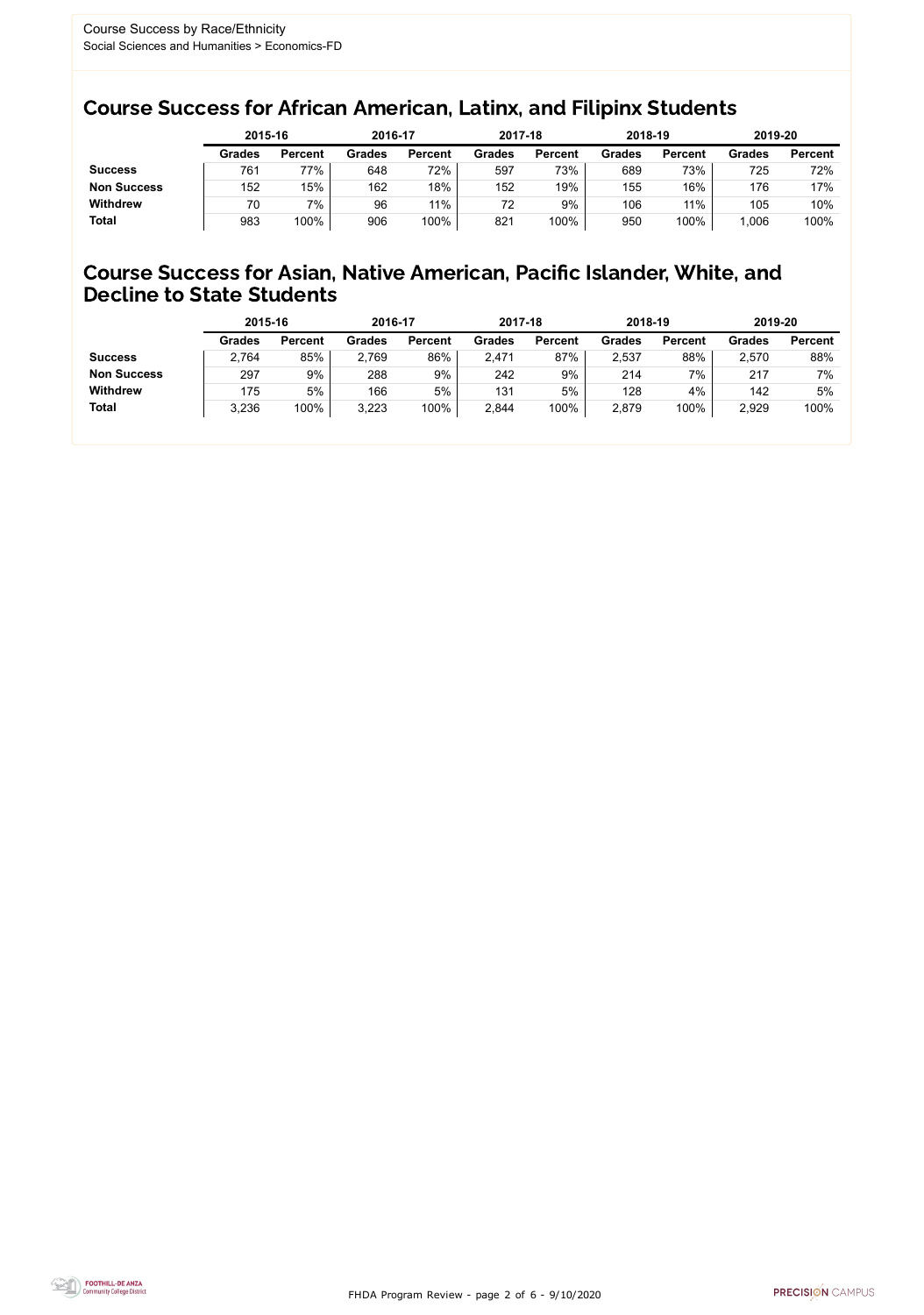

Some courses may continue to be listed but no longer have data due to renumbering or because the course was not offered in the past five years.



## by Gender

|                     | 2015-16 |                |       | 2016-17        |       | 2017-18        |       | 2018-19        | 2019-20 |                |
|---------------------|---------|----------------|-------|----------------|-------|----------------|-------|----------------|---------|----------------|
|                     | Enr     | <b>Percent</b> | Enr   | <b>Percent</b> | Enr   | <b>Percent</b> | Enr   | <b>Percent</b> | Enr     | <b>Percent</b> |
| <b>Female</b>       | 1,736   | 41%            | .643  | 40%            | 1,447 | 39%            | ,469  | 38%            | .538    | 39%            |
| <b>Male</b>         | 2,457   | 58%            | 2,463 | 60%            | 2,197 | 60%            | 2,345 | 61%            | 2,380   | 60%            |
| <b>Not Reported</b> | 26      | $1\%$          | 23    | $1\%$          | 21    | 1%             | 16    | $0\%$          |         | $0\%$          |
| <b>Total</b>        | 4,219   | 100%           | 4,129 | 100%           | 3,665 | 100%           | 3,830 | 100%           | 3,935   | 100%           |

## by Ethnicity

|                         |       | 2015-16        |       | 2016-17        |       | 2017-18        | 2018-19    |                | 2019-20 |                |
|-------------------------|-------|----------------|-------|----------------|-------|----------------|------------|----------------|---------|----------------|
|                         | Enr   | <b>Percent</b> | Enr   | <b>Percent</b> | Enr   | <b>Percent</b> | <b>Enr</b> | <b>Percent</b> | Enr     | <b>Percent</b> |
| <b>African American</b> | 94    | 2%             | 117   | 3%             | 110   | 3%             | 113        | 3%             | 124     | 3%             |
| Asian                   | 2,528 | 60%            | 2,526 | 61%            | 2,225 | 61%            | 2,247      | 59%            | 2,229   | 57%            |
| <b>Filipinx</b>         | 227   | 5%             | 222   | 5%             | 136   | 4%             | 182        | 5%             | 205     | 5%             |
| Latinx                  | 662   | 16%            | 567   | 14%            | 575   | 16%            | 655        | 17%            | 677     | 17%            |
| <b>Native American</b>  | 3     | $0\%$          | 6     | $0\%$          | 13    | $0\%$          | 12         | $0\%$          | 14      | $0\%$          |
| <b>Pacific Islander</b> | 31    | 1%             | 27    | $1\%$          | 13    | $0\%$          | 17         | $0\%$          | 20      | $1\%$          |
| White                   | 553   | 13%            | 539   | 13%            | 520   | 14%            | 531        | 14%            | 534     | 14%            |
| <b>Decline to State</b> | 121   | 3%             | 125   | 3%             | 73    | 2%             | 73         | 2%             | 132     | 3%             |
| <b>Total</b>            | 4,219 | 100%           | 4,129 | 100%           | 3,665 | 100%           | 3,830      | 100%           | 3.935   | 100%           |

## by Age

|              |       | 2015-16        |       | 2016-17        |       | 2017-18        | 2018-19 |                | 2019-20 |                |
|--------------|-------|----------------|-------|----------------|-------|----------------|---------|----------------|---------|----------------|
|              | Enr   | <b>Percent</b> | Enr   | <b>Percent</b> | Enr   | <b>Percent</b> | Enr     | <b>Percent</b> | Enr     | <b>Percent</b> |
| 19 or less   | .201  | 28%            | 1.091 | 26%            | 917   | 25%            | 1,180   | 31%            | 1,284   | 33%            |
| $20 - 24$    | 2,428 | 58%            | 2,440 | 59%            | 2,198 | 60%            | 2,061   | 54%            | 2,068   | 53%            |
| 25-39        | 550   | 13%            | 540   | 13%            | 509   | 14%            | 520     | 14%            | 533     | 14%            |
| $40 +$       | 40    | $1\%$          | 58    | $1\%$          | 41    | $1\%$          | 69      | 2%             | 50      | $1\%$          |
| <b>Total</b> | 4,219 | 100%           | 4,129 | 100%           | 3,665 | 100%           | 3,830   | 100%           | 3,935   | 100%           |

## by Education Level

|                           | 2015-16 |                |       | 2016-17        |       | 2017-18        | 2018-19 |                | 2019-20 |                |
|---------------------------|---------|----------------|-------|----------------|-------|----------------|---------|----------------|---------|----------------|
|                           | Enr     | <b>Percent</b> | Enr   | <b>Percent</b> | Enr   | <b>Percent</b> | Enr     | <b>Percent</b> | Enr     | <b>Percent</b> |
| <b>Bachelor or higher</b> | 122     | 3%             | 88    | 2%             | 100   | 3%             | 81      | 2%             | 106     | 3%             |
| <b>Associate</b>          | 67      | 2%             | 71    | $2\%$          | 63    | 2%             | 65      | 2%             | 69      | 2%             |
| <b>HS/Equivalent</b>      | 3,636   | 86%            | 3,549 | 86%            | 3,140 | 86%            | 3,350   | 87%            | 3,455   | 88%            |
| <b>All Other</b>          | 394     | 9%             | 421   | 10%            | 362   | 10%            | 334     | 9%             | 305     | 8%             |
| <b>Total</b>              | 4,219   | 100%           | 4,129 | 100%           | 3,665 | 100%           | 3,830   | 100%           | 3,935   | 100%           |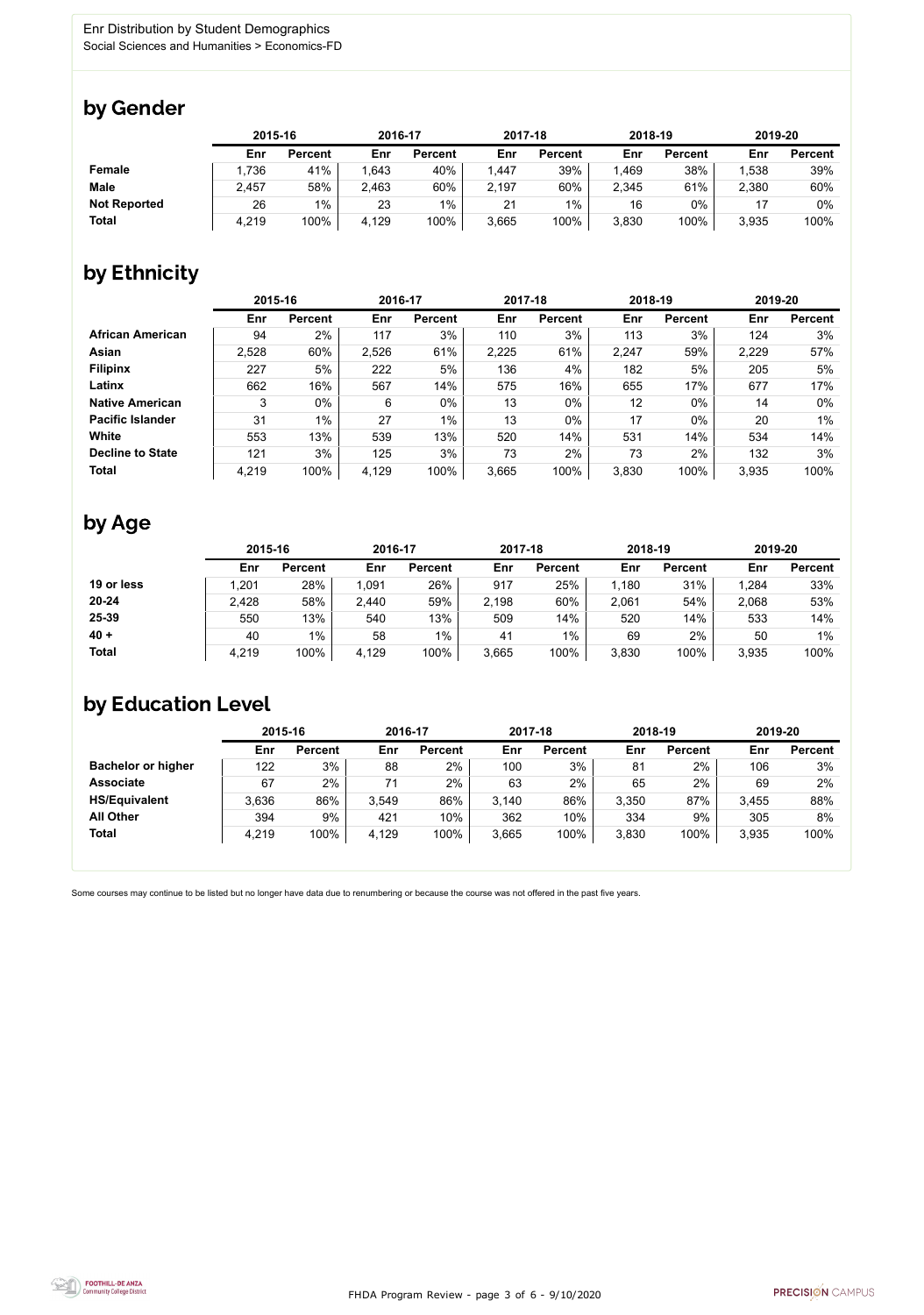FHDA Program Review - page 4 of 6 - 9/10/2020



#### Success Rates by Gender Social Sciences and Humanities > Economics-FD

|                     | 2019-20       |                                                                         |               |                |               |                |               |                |  |  |  |  |  |
|---------------------|---------------|-------------------------------------------------------------------------|---------------|----------------|---------------|----------------|---------------|----------------|--|--|--|--|--|
|                     |               | <b>Withdrew</b><br><b>Total</b><br><b>Non Success</b><br><b>Success</b> |               |                |               |                |               |                |  |  |  |  |  |
|                     | <b>Grades</b> | <b>Percent</b>                                                          | <b>Grades</b> | <b>Percent</b> | <b>Grades</b> | <b>Percent</b> | <b>Grades</b> | <b>Percent</b> |  |  |  |  |  |
| Female              | 1,325         | 86%                                                                     | 125           | 8%             | 88            | 6%             | ,538          | 100%           |  |  |  |  |  |
| <b>Male</b>         | 1,956         | 82%                                                                     | 266           | 11%            | 158           | 7%             | 2,380         | 100%           |  |  |  |  |  |
| <b>Not Reported</b> | 14            | 82%                                                                     |               | 12%            |               | 6%             | 17            | 100%           |  |  |  |  |  |
| All                 | 3,295         | 84%                                                                     | 393           | 10%            | 247           | 6%             | 3,935         | 100%           |  |  |  |  |  |

|                     |                | 2018-19        |                    |                |                 |                |               |                |  |  |  |  |  |  |
|---------------------|----------------|----------------|--------------------|----------------|-----------------|----------------|---------------|----------------|--|--|--|--|--|--|
|                     | <b>Success</b> |                | <b>Non Success</b> |                | <b>Withdrew</b> |                | <b>Total</b>  |                |  |  |  |  |  |  |
|                     | <b>Grades</b>  | <b>Percent</b> | <b>Grades</b>      | <b>Percent</b> | <b>Grades</b>   | <b>Percent</b> | <b>Grades</b> | <b>Percent</b> |  |  |  |  |  |  |
| <b>Female</b>       | .284           | 87%            | 103                | 7%             | 82              | 6%             | 1,469         | 100%           |  |  |  |  |  |  |
| <b>Male</b>         | 1,930          | 82%            | 264                | 11%            | 150             | 6%             | 2,344         | 100%           |  |  |  |  |  |  |
| <b>Not Reported</b> | 12             | 75%            |                    | 13%            |                 | 13%            | 16            | 100%           |  |  |  |  |  |  |
| All                 | 3,226          | 84%            | 369                | 10%            | 234             | 6%             | 3,829         | 100%           |  |  |  |  |  |  |

|                     |                | 2017-18        |                    |                |                 |                |               |                |  |  |  |  |  |  |
|---------------------|----------------|----------------|--------------------|----------------|-----------------|----------------|---------------|----------------|--|--|--|--|--|--|
|                     | <b>Success</b> |                | <b>Non Success</b> |                | <b>Withdrew</b> |                | <b>Total</b>  |                |  |  |  |  |  |  |
|                     | <b>Grades</b>  | <b>Percent</b> | <b>Grades</b>      | <b>Percent</b> | <b>Grades</b>   | <b>Percent</b> | <b>Grades</b> | <b>Percent</b> |  |  |  |  |  |  |
| Female              | .236           | 85%            | 137                | 9%             | 74              | 5%             | 1,447         | 100%           |  |  |  |  |  |  |
| <b>Male</b>         | 1,814          | 83%            | 254                | 12%            | 129             | 6%             | 2,197         | 100%           |  |  |  |  |  |  |
| <b>Not Reported</b> | 18             | 86%            | 3                  | 14%            | 0               | 0%             | 21            | 100%           |  |  |  |  |  |  |
| <b>All</b>          | 3,068          | 84%            | 394                | 11%            | 203             | 6%             | 3,665         | 100%           |  |  |  |  |  |  |

|                     |                | 2016-17        |                    |                |                 |                |               |                |  |  |
|---------------------|----------------|----------------|--------------------|----------------|-----------------|----------------|---------------|----------------|--|--|
|                     | <b>Success</b> |                | <b>Non Success</b> |                | <b>Withdrew</b> |                | <b>Total</b>  |                |  |  |
|                     | <b>Grades</b>  | <b>Percent</b> | <b>Grades</b>      | <b>Percent</b> | <b>Grades</b>   | <b>Percent</b> | <b>Grades</b> | <b>Percent</b> |  |  |
| <b>Female</b>       | 1,385          | 84%            | 160                | 10%            | 98              | 6%             | 1,643         | 100%           |  |  |
| <b>Male</b>         | 2,013          | 82%            | 287                | 12%            | 163             | 7%             | 2,463         | 100%           |  |  |
| <b>Not Reported</b> | 19             | 83%            | J                  | 13%            |                 | 4%             | 23            | 100%           |  |  |
| All                 | 3,417          | 83%            | 450                | 11%            | 262             | 6%             | 4,129         | 100%           |  |  |

|                     | 2015-16        |                |                    |                |               |                |               |                |  |
|---------------------|----------------|----------------|--------------------|----------------|---------------|----------------|---------------|----------------|--|
|                     | <b>Success</b> |                | <b>Non Success</b> |                | Withdrew      |                |               | <b>Total</b>   |  |
|                     | <b>Grades</b>  | <b>Percent</b> | <b>Grades</b>      | <b>Percent</b> | <b>Grades</b> | <b>Percent</b> | <b>Grades</b> | <b>Percent</b> |  |
| Female              | 1,493          | 86%            | 156                | 9%             | 87            | 5%             | 1,736         | 100%           |  |
| <b>Male</b>         | 2,012          | 82%            | 289                | 12%            | 156           | 6%             | 2,457         | 100%           |  |
| <b>Not Reported</b> | 20             | 77%            | 4                  | 15%            | າ<br>∠        | 8%             | 26            | 100%           |  |
| All                 | 3,525          | 84%            | 449                | 11%            | 245           | 6%             | 4,219         | 100%           |  |

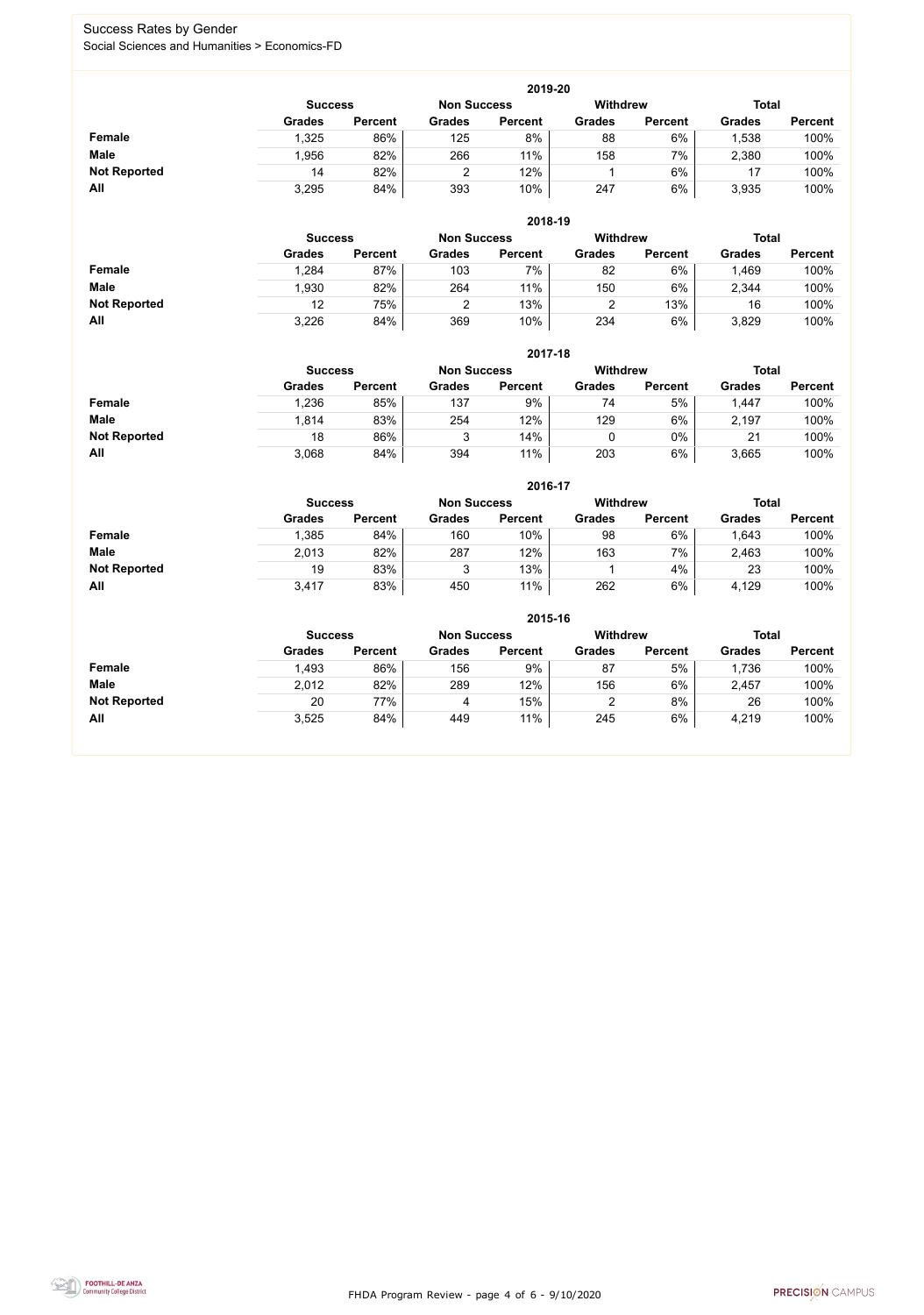FHDA Program Review - page 5 of 6 - 9/10/2020



#### Success Rates by Age Social Sciences and Humanities > Economics-FD

|            |                |                    |               | 2019-20         |               |                |               |                |
|------------|----------------|--------------------|---------------|-----------------|---------------|----------------|---------------|----------------|
|            | <b>Success</b> | <b>Non Success</b> |               | <b>Withdrew</b> |               |                | <b>Total</b>  |                |
|            | <b>Grades</b>  | <b>Percent</b>     | <b>Grades</b> | <b>Percent</b>  | <b>Grades</b> | <b>Percent</b> | <b>Grades</b> | <b>Percent</b> |
| 19 or less | 1,123          | 87%                | 96            | 7%              | 65            | 5%             | 1,284         | 100%           |
| $20 - 24$  | 1,688          | 82%                | 233           | 11%             | 147           | 7%             | 2,068         | 100%           |
| 25-39      | 445            | 83%                | 60            | 11%             | 28            | 5%             | 533           | 100%           |
| $40 +$     | 39             | 78%                | 4             | 8%              |               | 14%            | 50            | 100%           |
| All        | 3,295          | 84%                | 393           | 10%             | 247           | 6%             | 3,935         | 100%           |

|            | 2018-19        |                    |               |                 |               |                |               |                |  |  |
|------------|----------------|--------------------|---------------|-----------------|---------------|----------------|---------------|----------------|--|--|
|            | <b>Success</b> | <b>Non Success</b> |               | <b>Withdrew</b> |               | <b>Total</b>   |               |                |  |  |
|            | <b>Grades</b>  | <b>Percent</b>     | <b>Grades</b> | <b>Percent</b>  | <b>Grades</b> | <b>Percent</b> | <b>Grades</b> | <b>Percent</b> |  |  |
| 19 or less | 1,024          | 87%                | 91            | 8%              | 65            | 6%             | 1,180         | 100%           |  |  |
| $20 - 24$  | 1,716          | 83%                | 225           | 11%             | 119           | 6%             | 2,060         | 100%           |  |  |
| 25-39      | 429            | 83%                | 48            | 9%              | 43            | 8%             | 520           | 100%           |  |  |
| $40 +$     | 57             | 83%                | 5             | 7%              |               | 10%            | 69            | 100%           |  |  |
| All        | 3,226          | 84%                | 369           | 10%             | 234           | 6%             | 3,829         | 100%           |  |  |

|            | 2017-18        |                    |                |                 |               |                |               |                |  |
|------------|----------------|--------------------|----------------|-----------------|---------------|----------------|---------------|----------------|--|
|            | <b>Success</b> | <b>Non Success</b> |                | <b>Withdrew</b> |               | <b>Total</b>   |               |                |  |
|            | <b>Grades</b>  | <b>Percent</b>     | <b>Grades</b>  | <b>Percent</b>  | <b>Grades</b> | <b>Percent</b> | <b>Grades</b> | <b>Percent</b> |  |
| 19 or less | 803            | 88%                | 75             | 8%              | 39            | 4%             | 917           | 100%           |  |
| $20 - 24$  | .824           | 83%                | 259            | 12%             | 115           | 5%             | 2,198         | 100%           |  |
| 25-39      | 412            | 81%                | 58             | 11%             | 39            | 8%             | 509           | 100%           |  |
| $40 +$     | 29             | 71%                | $\overline{2}$ | 5%              | 10            | 24%            | 41            | 100%           |  |
| All        | 3,068          | 84%                | 394            | 11%             | 203           | 6%             | 3,665         | 100%           |  |

|            |                |                    |               | 2016-17         |               |                |               |                |
|------------|----------------|--------------------|---------------|-----------------|---------------|----------------|---------------|----------------|
|            | <b>Success</b> | <b>Non Success</b> |               | <b>Withdrew</b> |               | <b>Total</b>   |               |                |
|            | <b>Grades</b>  | <b>Percent</b>     | <b>Grades</b> | <b>Percent</b>  | <b>Grades</b> | <b>Percent</b> | <b>Grades</b> | <b>Percent</b> |
| 19 or less | 958            | 88%                | 86            | 8%              | 47            | 4%             | 1,091         | 100%           |
| $20 - 24$  | 1,977          | 81%                | 294           | 12%             | 169           | 7%             | 2,440         | 100%           |
| 25-39      | 433            | 80%                | 65            | 12%             | 42            | 8%             | 540           | 100%           |
| $40 +$     | 49             | 84%                | 5             | 9%              | 4             | 7%             | 58            | 100%           |
| <b>All</b> | 3,417          | 83%                | 450           | 11%             | 262           | 6%             | 4,129         | 100%           |

|            | 2015-16        |                |               |                    |                 |                |               |                |  |  |
|------------|----------------|----------------|---------------|--------------------|-----------------|----------------|---------------|----------------|--|--|
|            | <b>Success</b> |                |               | <b>Non Success</b> | <b>Withdrew</b> |                | <b>Total</b>  |                |  |  |
|            | <b>Grades</b>  | <b>Percent</b> | <b>Grades</b> | <b>Percent</b>     | <b>Grades</b>   | <b>Percent</b> | <b>Grades</b> | <b>Percent</b> |  |  |
| 19 or less | 1,072          | 89%            | 84            | 7%                 | 45              | 4%             | 1,201         | 100%           |  |  |
| $20 - 24$  | 1,964          | 81%            | 322           | 13%                | 142             | 6%             | 2,428         | 100%           |  |  |
| 25-39      | 455            | 83%            | 40            | 7%                 | 55              | 10%            | 550           | 100%           |  |  |
| $40 +$     | 34             | 85%            | 3             | 8%                 | 3               | 8%             | 40            | 100%           |  |  |
| All        | 3,525          | 84%            | 449           | 11%                | 245             | 6%             | 4,219         | 100%           |  |  |